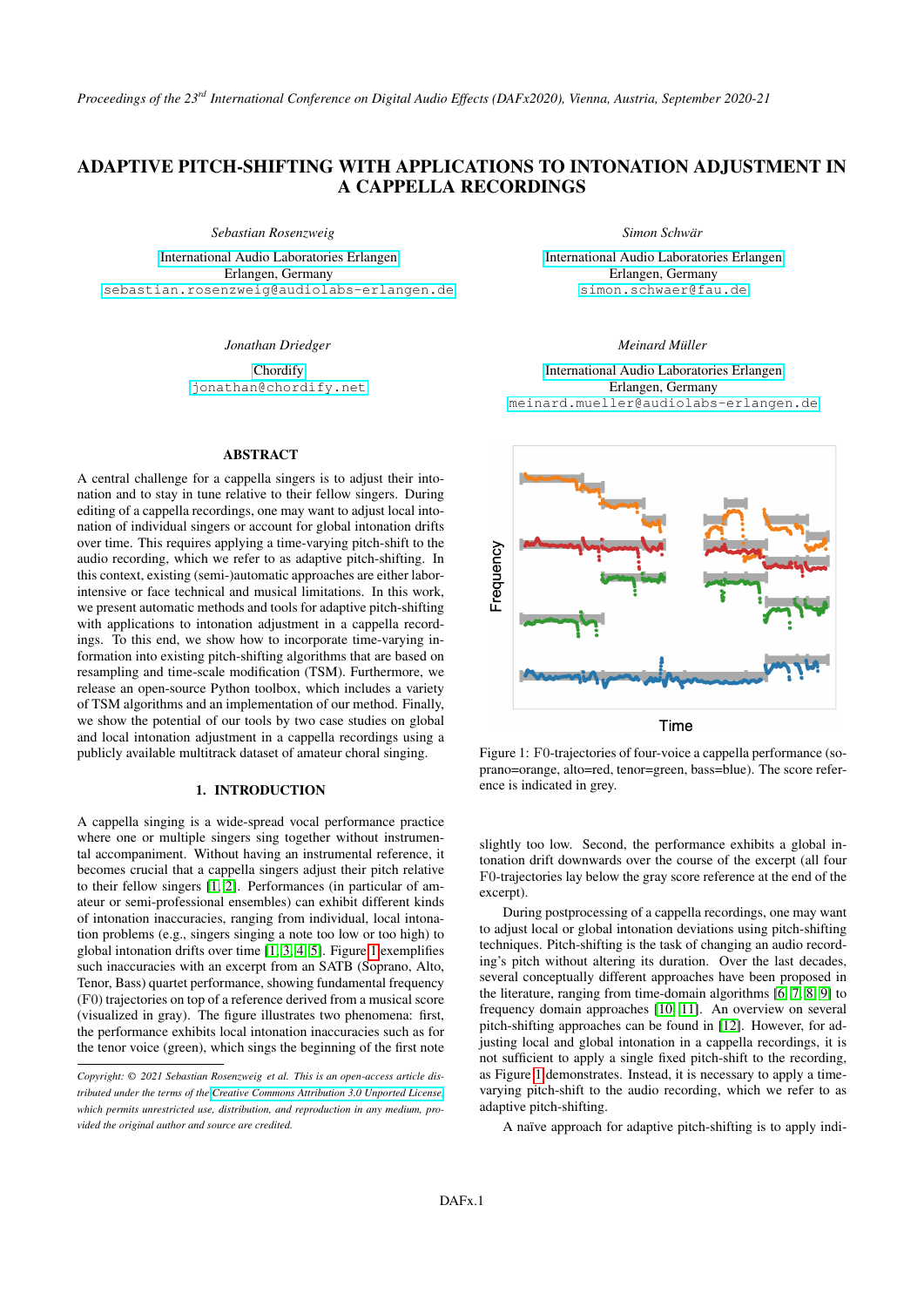vidual pitch-shifts to small sections of an audio signal, e.g., using user-guided functionalities provided by most digital audio workstations. However, besides being labor-intensive, this approach can lead to audible "clicking" artifacts at pitch-shift transitions due to phase and other discontinuities. Previous research on adaptive pitch-shifting has been conducted in the context of audio restoration and "wow" reduction of gramophone and tape recordings [\[13,](#page-6-12) [14,](#page-6-13) [15\]](#page-6-14). Recently, a deep learning-based approach for adaptive pitch correction of singing performances with instrumental accompaniment has been proposed in [\[16\]](#page-6-15). State-of-the-art commer-cial tools such as Melodyne<sup>[1](#page-1-0)</sup> or Antares AutoTune<sup>[2](#page-1-1)</sup> offer semiautomatic functionalities for pitch correction according to different scales and tunings. However, due to the presence of global intonation drifts over time and a varying local intonation depending on the musical context, the assumption of a fixed (time-invariant) scale or tuning is problematic for a cappella music [\[1\]](#page-6-0). Popular open-source music processing libraries such as librosa [\[17\]](#page-6-16) are often limited to fixed pitch-shifting functionalities. As an exception, the  $C++$  library Rubber Band<sup>[3](#page-1-2)</sup> provides an interface for realtime pitch-shifting of an audio stream. Furthermore, the PyTSMod package [\[18\]](#page-6-17) includes an adaptive pitch-shift implementation designed for monophonic audio.

In this article, we propose automatic methods and tools for adaptive pitch-shifting with applications to intonation adjustment in a cappella recordings. We base our work on an existing pitchshifting method, which makes use of resampling and time-scale modification (TSM) [\[11\]](#page-6-10). As one contribution, we propose and formalize an extension to this method, which enables time-varying pitch-shifts. Furthermore, we release a Python re-implementation of a Matlab TSM toolbox [\[19\]](#page-6-18), which we extended with an implementation of our adaptive pitch-shifting method. In order to show the potential of our method, we consider two case studies based on Dagstuhl ChoirSet [\[20\]](#page-6-19), a publicly available dataset of a cappella performances. The first study targets the adjustment of global intonation, whereas our second study targets the adjustment of local intonation.

The remainder of this article is structured as follows. In Section [2,](#page-1-3) we review pitch-shifting via resampling in combination with TSM and introduce our adaptive pitch-shifting method. In Section [3,](#page-3-0) we give details on our Python toolbox. Finally, we address our two case studies in Section [4](#page-3-1) and summarize our work in Section [5.](#page-6-20)

#### <span id="page-1-3"></span>2. PITCH-SHIFTING VIA RESAMPLING AND TSM

Pitch-shifting can be seen as the complementary task to TSM [\[11,](#page-6-10) [12\]](#page-6-11). While TSM attempts to alter the duration of an audio recording without changing its pitch, pitch-shifting attempts to alter the pitch of an audio recording without changing its duration. In the following, we summarize existing TSM algorithms (Section [2.1\)](#page-1-4), explain the basic principle of fixed (time-invariant) pitch-shifting using resampling and TSM (Section [2.2\)](#page-1-5), and finally introduce our adaptive pitch-shifting method (Section [2.3\)](#page-2-0).

# <span id="page-1-4"></span>2.1. TSM Algorithms

Over the last decades, several TSM algorithms have been proposed. In general, TSM algorithms can be subdivided into

<span id="page-1-1"></span><sup>2</sup><https://www.antarestech.com>

<span id="page-1-6"></span>

Figure 2: Pitch-shifting via resampling and TSM illustrated using power spectrograms. (a) Input signal. (b) Resampled signal. (c) Pitch-shifted signal after TSM application.

time-domain and frequency-domain approaches. Time-domain approaches typically rely on variants of the overlap-add (OLA) principle. In this case, an input signal is first decomposed into overlapping frames, which are relocated on the time axis in a second step to achieve the actual time-scale modification. Examples of time-domain algorithms are SOLA (*Synchronized* OLA) [\[21\]](#page-6-21), TD-PSOLA (*Time-Domain Pitch-Synchronized* OLA) [\[6,](#page-6-5) [22,](#page-6-22) [23\]](#page-7-0) or WSOLA (*Waveform-Similarity* OLA) [\[24\]](#page-7-1). A well-known frequency-domain approach is based on the phase vocoder technique [\[25,](#page-7-2) [26\]](#page-7-3). In order to obtain a time-scaled version of the input signal, the method relocates the frames of the input signal's short-time Fourier transform (STFT) [\[27\]](#page-7-4) and applies a frequency-dependent phase correction. Recent works on TSM propose modifications of the phase vocoder technique [\[28\]](#page-7-5) or use the phase vocoder in combination with non-negative matrix factorization [\[29\]](#page-7-6). While time-domain TSM methods are known to be well-suited for recordings with strong transient sound components, frequency-domain approaches typically perform well on recordings with strong harmonic sound components. This observation has been exploited by the approach in [\[30\]](#page-7-7), which first conducts harmonic–percussive separation and then applies OLA on the percussive component and the technique based on the phase vocoder on the harmonic component. A more detailed review of several TSM methods can be found in [\[11\]](#page-6-10).

#### <span id="page-1-5"></span>2.2. Fixed Pitch-Shifting

Resampling a given audio signal and playing it back at the original sampling rate changes its duration and pitch at the same time. In other words, resampling can be interpreted as a TSM procedure that additionally modifies the pitch of an audio signal. Pitchpreserving TSM algorithms, such as the ones mentioned in Section [2.1,](#page-1-4) can be used to compensate for the change in duration after resampling. Note that pitch-shifting can also be achieved by processing in reverse order (first performing TSM and then resampling) [\[12\]](#page-6-11).

The processing steps for fixed (time-invariant) pitch-shifting

<span id="page-1-0"></span><sup>1</sup><https://www.celemony.com/en/melodyne>

<span id="page-1-2"></span><sup>3</sup><https://breakfastquay.com/rubberband/>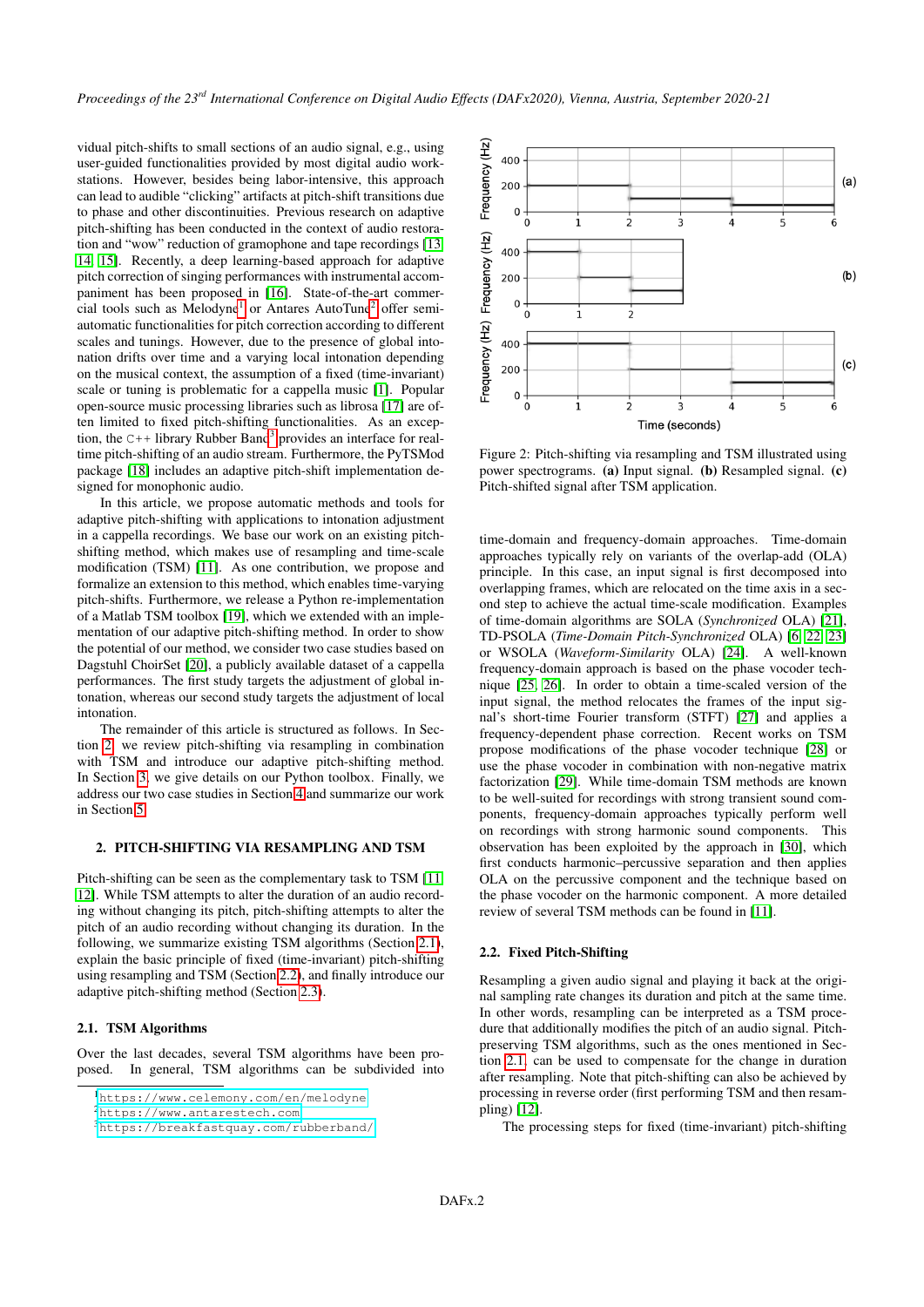via resampling and subsequent TSM are illustrated in Figure [2.](#page-1-6) For illustrative purposes, we use a synthetic signal as input signal, which contains three sequentially played sinusoidal tones. Figure [2a](#page-1-6) shows a power spectrogram of our input signal. Let us assume our input signal is equidistantly sampled at a rate  $F_s^{\text{in}}$  and we are given a fixed pitch-shift  $p \in \mathbb{R}$  in cents. In a first step, we resample the given signal to have a new sampling rate  $F_s^{\text{out}}$ defined by

$$
F_{\rm s}^{\rm out} := F_{\rm s}^{\rm in} \cdot 2^{-p/1200}.\tag{1}
$$

When playing back the resampled signal at the original sampling rate  $F_s^{\text{in}}$ , one can observe two effects. First, the signal's duration is scaled by a factor  $\alpha_{\rm RS} \in \mathbb{R}_{>0}$  defined as

$$
\alpha_{\rm RS} := \frac{F_{\rm s}^{\rm out}}{F_{\rm s}^{\rm in}} = 2^{-p/1200}.
$$
 (2)

Second, the signal is pitch-shifted by  $p$  cents. These two effects can be seen in Figure [2b](#page-1-6) for a pitch-shift of  $p = 1200$  cents, which is equivalent to an octave in musical terms or a doubling of frequency in physical terms.

To compensate for the undesired time-scale modification, we then use a suitable pitch-preserving TSM algorithm to scale the signal to it's original duration. To this end, we stretch the signal with the factor  $\alpha_{\text{TSM}} \in \mathbb{R}_{>0}$  defined by

$$
\alpha_{\rm TSM} := \alpha_{\rm RS}^{-1} = 2^{p/1200}.
$$
 (3)

For a pitch shift of  $p = 1200$  cents we obtain  $\alpha_{\text{TSM}} = 2$ . The resulting pitch-shifted signal is depicted in Figure [2c](#page-1-6).

# <span id="page-2-0"></span>2.3. Adaptive Pitch-Shifting

Adaptive pitch-shifting is the task of applying a time-varying pitch shift to an audio signal. To this end, we extend the method for fixed pitch-shifting from Section [2.2.](#page-1-5) More specifically, we combine non-linear resampling with a technique referred to as non-linear TSM [\[11\]](#page-6-10). In the following, we explain our approach along with the example depicted in Figure [3.](#page-2-1)

Let us assume we are given an audio signal, which is equidistantly sampled at a sampling rate of  $F_s^{\text{in}}$ . As illustrative example, we again consider an input signal with three sequential sinusoidal tones, as visualized in Figure [3a](#page-2-1). For the task of adaptive pitchshifting, we model the pitch-shift  $p$  as a continuous time-varying function  $p : \mathbb{R} \to \mathbb{R}$ , which maps a time instance  $t \in \mathbb{R}$  in seconds to a musical interval given in cents. Figure [3b](#page-2-1) shows  $p$  in our example, which consists of three parts: in the first part  $(0 \text{ to } 2 \text{ s})$ , the input signal should be left unshifted, in the second part  $(2 \text{ to } 4 \text{ s})$ , the signal should be frequency modulated, and in the third part (4 to 6 s), a frequency sweep should be applied.

In a first processing step, we perform non-linear resampling of our input signal. As explained earlier, resampling can be interpreted as a kind of pitch-modifying TSM. In this light, we first define a scaling factor function  $\alpha_{\rm BS} : \mathbb{R} \to \mathbb{R}_{>0}$  that maps a time instance  $t$  to a scaling factor by

$$
\alpha_{\rm RS}(t) := 2^{-p(t)/1200}.\tag{4}
$$

The resulting  $\alpha_{\rm RS}(t)$  for our example is depicted in Figure [3c](#page-2-1). Subsequently, we introduce a non-linear and strictly monotonously increasing time-stretch function  $\tau_{\text{RS}} : \mathbb{R} \to \mathbb{R}$ , which defines a mapping between time instances of an input and an output signal, by

$$
\tau_{\rm RS}(t) := \int_0^t \alpha_{\rm RS}(t) dt.
$$
 (5)

<span id="page-2-1"></span>

Figure 3: Adaptive pitch-shifting via non-linear resampling and non-linear TSM. (a) Power spectrogram of input signal. (b) Pitchshift function. (c) Scaling factor function. (d) Time-stretch function. (e) Power spectrogram of resampled signal. (f) Inverse timestretch function. (g) Power spectrogram of pitch-shifted signal.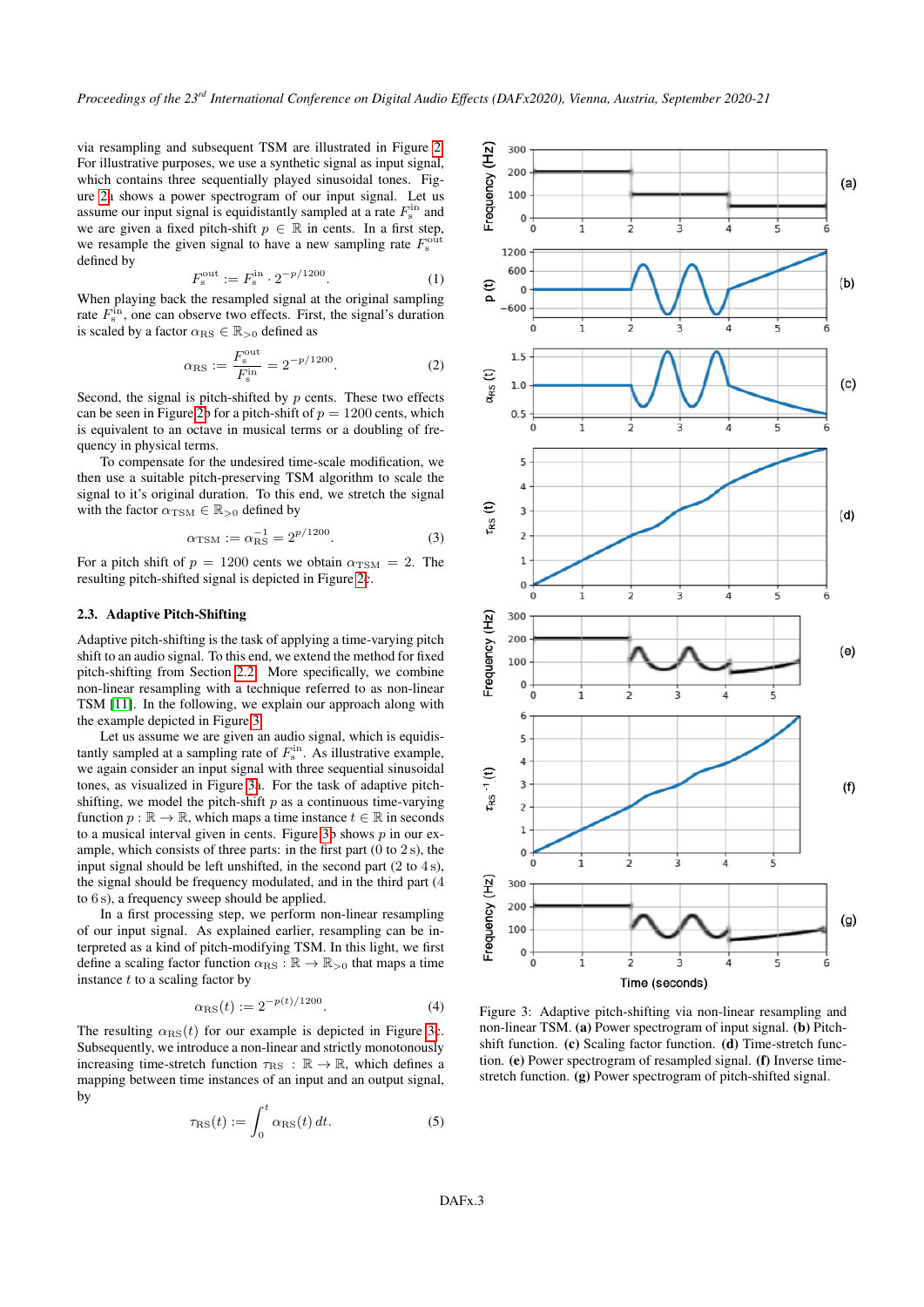The function  $\tau_{RS}$  for our example is depicted in Figure [3d](#page-2-1). As one can see, the first part of the function has a slope equal to one. As a consequence, this part of our example signal is mapped to the output signal without modification. The overall slope of the function's second part is slightly larger than one, leading to an expansion of this region in the output signal. The overall slope of the function's third part is slightly smaller than one, leading to a compression of this region in the output signal. By performing non-linear resampling according to the mapping defined by the function  $\tau_{\rm RS}$ , we obtain the signal depicted in Figure [3e](#page-2-1).

Note that in practice, non-linear resampling can be done in many different ways [\[31,](#page-7-8) [32\]](#page-7-9). A comparison of resampling imple-mentations in digital audio workstations can be found online<sup>[4](#page-3-2)</sup>. Advanced resampling methods such as multirate filterbanks include lowpass filtering to avoid aliasing artefacts, but also require a windowing of the time-stretch function  $\tau_{RS}$ . However, our goal is to adjust intonation with pitch-shifts in the order of a few cents up to roughly a semitone, where aliasing artefacts are less problematic. For the sake of simplicity, we therefore use cubic interpolation to non-linearly resample the input signal.

In a second processing step, we perform non-linear TSM on the resampled audio signal to retain the signal's original duration. To this end, we use a pitch-preserving TSM algorithm to non-linearly stretch the signal with respect to  $\tau_{RS}^{-1}$ , which is depicted in Figure [3f](#page-2-1). Further details on non-linear TSM can be found in [\[11,](#page-6-10) Section 7.1]. The resulting pitch-shifted audio signal is depicted in Figure [3g](#page-2-1). As one can see, the adaptive pitch-shift  $p$ has been applied to our input signal.

#### 3. PYTHON TOOLBOX

<span id="page-3-0"></span>The release of open-source implementations along with scientific publications has become increasingly important in the field of music signal processing [\[12,](#page-6-11) [33\]](#page-7-10). Besides allowing for reproducing experimental results, publicly available implementations stimulate and support further research activities. In this spirit, we ported an exisiting Matlab TSM toolbox [\[19\]](#page-6-18) to Python and expanded its functionality with our adaptive pitch-shifting method. Python is currently considered as the most used programming language in data science and machine learning. Our Python TSM toolbox is released an open source license<sup>[5](#page-3-3)</sup>.

In our re-implementation of the toolbox, we ensured that the naming conventions and usage of our Python implementation are basically the same as in the Matlab version. Table [1](#page-4-0) provides an overview on the main algorithms, functions, and naming conventions of the Matlab and the Python toolbox. Furthermore, we tested all Python functions with respect to numerical identity to the Matlab implementations. In the following, we demonstrate the main functions of the Python toolbox using the code example in Listing [1.](#page-3-4)

```
1 # Load packages
2 import libtsm
3 import librosa
4 import numpy as np
5
6 # Load Audio File
7 fn_in = 'data/three_sinusoidals.wav'
8 \text{ X}, \text{Fs} = \text{librosa.load(fn_in, sr=22050)}
```

```
4https://src.infinitewave.ca/
```

```
5https://www.audiolabs-erlangen.de/resources/
MIR/2021-DAFX-AdaptivePitchShifting
```

```
9
10 # TSM Algorithms
11 alpha = 1.8 # scaling factor
12
13 y_wsola = libtsm.wsola_tsm(x, alpha)
14 y_pv = 1ibtsm.pv_tsm(x, alpha)
15 \text{ y}hps = libtsm.hps_tsm(x, alpha)
16
17 # Fixed Pitch-Shifting (Figure 2)
18 p = 1200 # cents
19 y_psf = libtsm.pitch_shift(x, p)
20
21 # Adaptive Pitch-Shifting (Figure 3)
22 t = np.arange(0, len(x)/Fs, 1/Fs) # sec
23 N = len(t)
24 \text{ t}_1 = \text{ t}[0:N//3]25 \text{ t} = t[N//3:2*N//3]
26 t_{-}3 = t[2*N//3:]27
28 p = np.\text{concatenate}((np.\text{zeros}(len(t_1)),800*np.sin(2*np.pi*1*t_2),
       npu.linspace(0, 1200, len(t_3)))) # cents
29930 \text{ y} psa = libtsm.pitch_shift(x, p, t)
```
Listing 1: Code example using functions of libtsm.

As one can see in line 2, the TSM toolbox can be imported as a Python package libtsm. The toolbox includes short demo audio files, including our synthetic audio example from Section [2.2](#page-1-5) and Section [2.3,](#page-2-0) which is loaded in lines 7–8. Lines 11–15 demonstrate the main TSM functions of the toolbox called with default settings. Note that each of the functions provides various other input arguments to tune the parameters of the algorithms. The input arguments are documented in the functions' docstrings.

Along with the TSM implementations, we added a function pitch\_shift() to the toolbox, which implements our fixed and adaptive pitch-shifting algorithm. Lines 18–19 replicate the fixed pitch-shift by 1200 cents, as visualized in Figure [2.](#page-1-6) Adaptive pitch-shifting can be achieved using the same function by handing over two arrays of equal length, as shown in lines 22–28. The first array contains the pitch-shift values in cents, whereas the second array contains the time axis in seconds. Our example replicates the adaptive pitch-shift shown in Figure [3.](#page-2-1) A more detailed demonstration of all toolbox functions can be found in the Jupyter notebook demo\_libtsm.ipynb, which is part of our toolbox.

# <span id="page-3-1"></span>4. APPLICATION: INTONATION ADJUSTMENT IN A CAPPELLA RECORDINGS

In the previous sections, we have presented a method for adaptive pitch-shifting (Section [2.3\)](#page-2-0) as well as a Python toolbox with implementations of our method and a variety of TSM algorithms (Section [3\)](#page-3-0). In this section, we show the potential of our method and our tools for adjusting global and local intonation in a cappella recordings.

As indicated in Section [2,](#page-1-3) the technical realization of our adaptive pitch-shifting method, in particular, the choice of a suitable resampling and TSM algorithm, depends on the acoustic properties of the input signal. In our application scenario, the versatility of the human voice imposes additional challenges on our pitch-shifting setup. Especially, an appropriate handling of fricatives, plosives, and formants is required to aviod a degradation of the audio quality. In the following, we present an extension to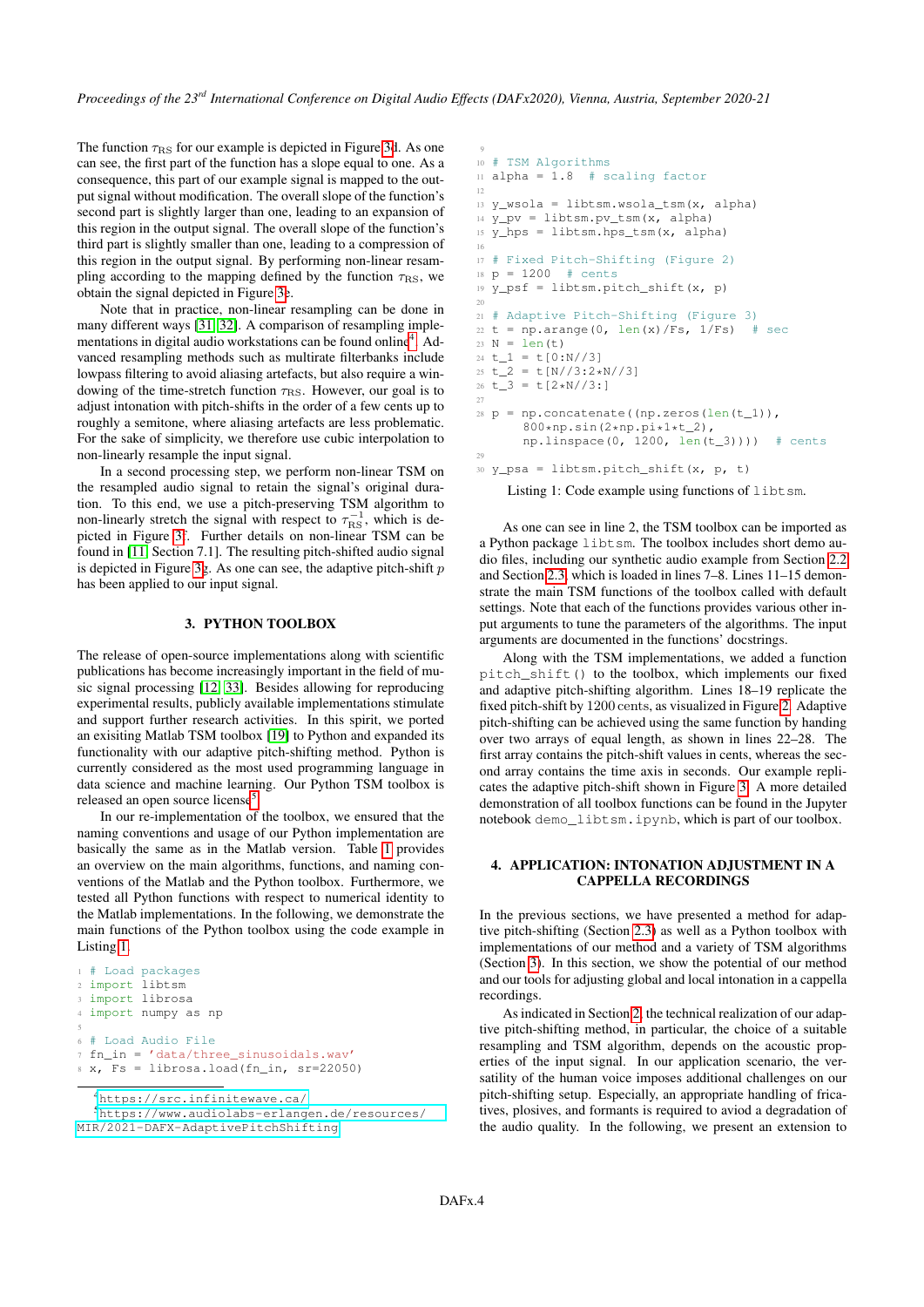<span id="page-4-0"></span>

| Algorithm      | <b>Matlab Function</b> | <b>Python Function</b> |
|----------------|------------------------|------------------------|
| WSOLA/OLA [24] | wsolaTSM()             | wsola tsm()            |

Phase Vocoder TSM  $[25, 26]$  $[25, 26]$  pvTSM() pv\_tsm() Harmonic–Percussive Separation TSM [\[30\]](#page-7-7) hpTSM() hps\_tsm()

Table 1: Main algorithms and implementations of the Matlab and Python TSM toolbox.

<span id="page-4-1"></span>

Figure 4: Overview on our intonation adjustment setup.

our adaptive pitch-shifting method that accounts for these challenges. Our setup is depicted in Figure [4.](#page-4-1) Similar to the approach in [\[30\]](#page-7-7), we first apply harmonic–percussive separation [\[34\]](#page-7-11) on the input signal (also referred to as HPS). In a vocal recording, the percussive component typically includes fricatives, plosives, and other non-tonal background noise, whereas the harmonic component contains tonal elements. In our setup, we apply adaptive pitch-shifting only on the harmonic component. We use cubic interpolation for non-uniform resampling and the technique based on the phase vocoder for TSM. In order to avoid unnatural sounding pitch-shifted voices (sometimes referred to as the "chipmunk effect"), we include a formant preservation step [\[12,](#page-6-11) [22,](#page-6-22) [23\]](#page-7-0) in our setup for monophonic input signals (recordings where only one voice is present). The formant preservation step first involves estimating the spectral envelopes of the original and the pitch-shifted signal from smoothed spectrogram representations. Subsequently, using the approach outlined in [\[35\]](#page-7-12), the envelope of the pitchshifted signal is corrected.

Note that this technical setup is only one possible way to realize adaptive pitch-shifting for our application scenario. A comparison of different pitch-shifting setups as well as a detailed evaluation of the musical quality is beyond the scope of this article and is left for future work. For an evaluation of the perceptual audio quality of the HPS-TSM approach, we refer to [\[30\]](#page-7-7).

Given this technical setup, we show in two case studies how suitable pitch-shift functions  $p$  can be computed to achieve global

<span id="page-4-3"></span>

Figure 5: (a) Excerpt of F0-trajectories and score reference for a performance of *Locus Iste* (DCS, Quartet B, Take 3, measures 30–34). (b) Detailed view of the notes on the first beat in measure 31. Horizontal lines represent 12-TET pitch of the note (dark grey) and the median of the respective F0-trajectories (S=orange, A=red, T=green, B=blue).

intonation adjustments (Section [4.1\)](#page-4-2) and local intonation adjustments (Section [4.2\)](#page-5-0). Our studies are based on recordings from the *Dagstuhl ChoirSet* (DCS) [\[20\]](#page-6-19), a multitrack dataset of amateur choral singing. The dataset includes quartet and choir performances of two choir pieces. The singers were recorded using a room microphone and several close-up microphones with little cross-talk (dynamic, headset, and larynx microphones). Furthermore, the dataset provides annotations of F0-trajectories for all singers and time-aligned score information. Figure [5a](#page-4-3) shows an excerpt of an SATB quartet performance of *Locus Iste* with a global intonation drift and several local intonation issues, which serves as a running example in our case studies. Figure [5b](#page-4-3) provides a detailed view on local intonation deviations and pitch fluctuations. Accompanying audio examples for our case studies are available online<sup>[5](#page-3-3)</sup>.

#### <span id="page-4-2"></span>4.1. Case Study 1: Global Intonation Adjustment

In this case study, the task is to compensate a global intonation drift over the course of a performance. To this end, we first measure the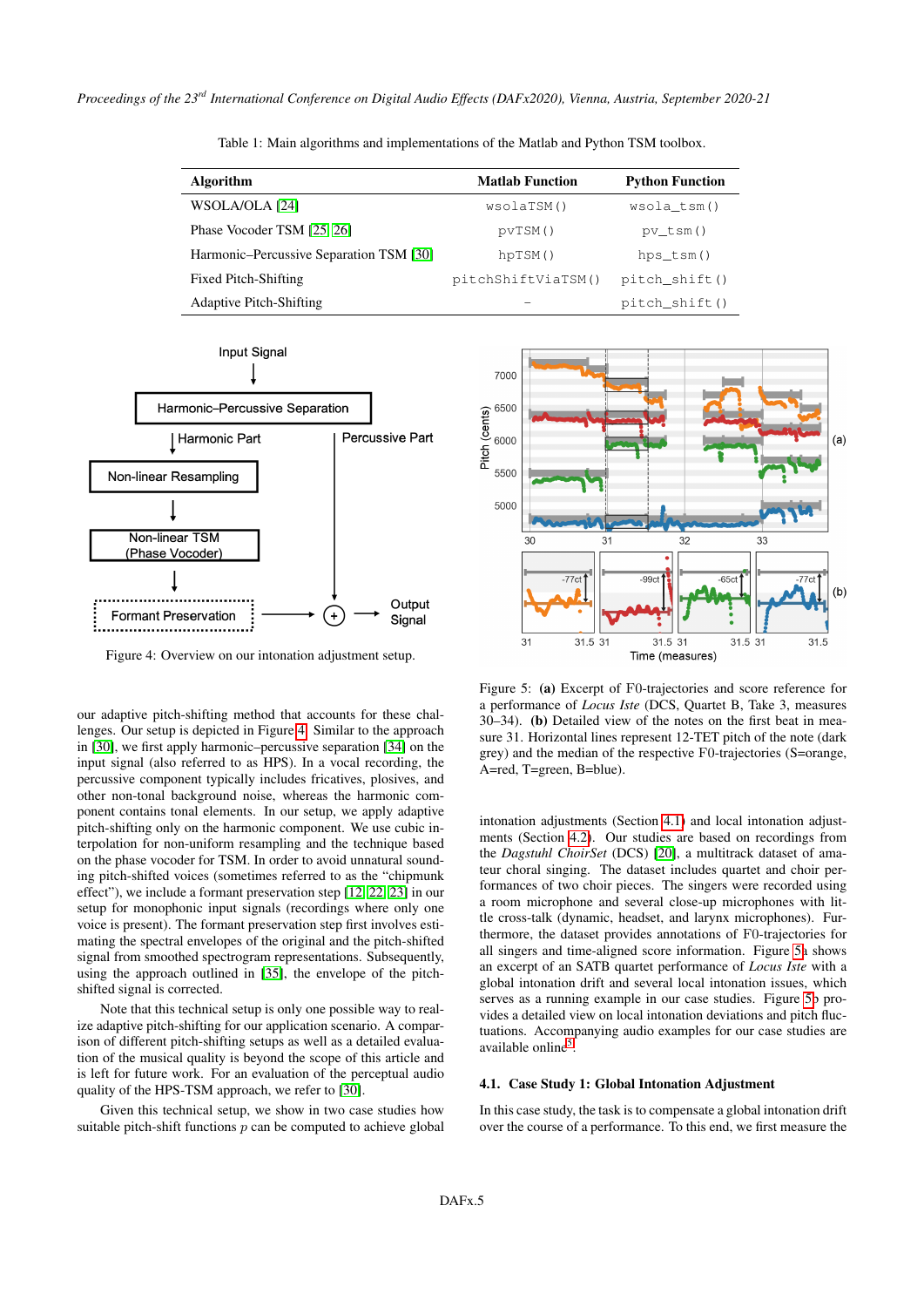<span id="page-5-1"></span>

Figure 6: Global intonation adjustment in performance of *Locus Iste* (DCS, Quartet B, Take 3, measures 30–34). (a) Adaptive pitch-shifting function. (b) Globally adjusted F0-trajectories. (c) Detailed view of the notes on the first beat in measure 31.

31.5 31

Time (measures)

31.5 31

 $31.5$ 

 $31$ 

31.5 31

intonation drift over time and then input the inverted drift as a function  $p$  to our adaptive pitch-shifting algorithm. One way to measure intonation drift is to compute the deviations of the singers' F0-trajectories from the time-aligned musical score. Since the singers in our recordings tuned to tones played on a piano right before the performance, we compute the deviations to the notes' MIDI frequencies using 440 Hz as reference frequency for the note A4.

However, computing the deviations on a fine temporal level leads to highly fluctuating drift curves, which result in an unnatural "wobbling" in the pitch-shifted recording. Therefore, we introduce a temporal quantization of the measured intonation drifts. More precisely, we first compute the note-wise F0-median (see vertical colored lines in Figure [5b](#page-4-3)), and then average the notewise deviations on a measure-level. After inverting the measured intonation drift curve, we obtain the pitch-shift function  $p$ , as de-picted in Figure [6a](#page-5-1) for our excerpt. As one can see,  $p$  increases from roughly 77 cents to roughly 110 cents over the course of the excerpt, since the quartet drifts downwards.

The intonation adjustment can now be conducted either by applying the adaptive pitch-shift defined by the function  $p$  on each individual singer's microphone signal or on the polyphonic room microphone signal. The drift-corrected F0-trajectories for our example are shown in Figure [6b](#page-5-1) and a detailed view is provided in Figure [6c](#page-5-1). As one can see, the drift is adjusted over the course of the four bars, whereas the local intonation is still fluctuating around the score reference. Furthermore, all note-internal pitch fluctuations are preserved.

<span id="page-5-2"></span>

Figure 7: Local intonation adjustment in performance of *Locus Iste* (DCS, Quartet B, Take 3, measures 30–34). (a) Adaptive pitch-shifting functions for each voice. (b) Locally adjusted F0 trajectories. (c) Detailed view of the notes on the first beat in measure 31.

#### <span id="page-5-0"></span>4.2. Case Study 2: Local Intonation Adjustment

In our second case study, we show how to use adaptive pitchshifting to adjust local intonation. As opposed to Section [4.1,](#page-4-2) we now compute an individual pitch-shift function  $p$  for each singer in the performance. To this end, we again compute the note-wise F0-median and its deviation from the aligned score reference, but this time, the temporal quantization of our measured deviations remains on a note-level. By inverting the measured deviations for the individual voices, we obtain the pitch-shift functions depicted in Figure [7a](#page-5-2) for our example. Note that adjusting local intonation to MIDI pitches in 12-TET is musically problematic in the context of western choral music [\[1\]](#page-6-0). In general, the task of measuring intonation in a cappella music using computational tools is subject to ongoing scientific discussions [\[3,](#page-6-2) [36,](#page-7-13) [37\]](#page-7-14). Therefore, the above described strategy mainly serves illustrative purposes.

The locally adjusted F0-trajectories are depicted in Figure [7b](#page-5-2), while a detailed view is provided in Figure [7c](#page-5-2). In contrast to the global intonation adjustment in Figure [6c](#page-5-1), we can see that after pitch shifting, the note-wise F0-median now corresponds exactly to the 12-TET reference. Pitch variations within notes (e. g. vibrati and portamenti at the beginning of notes) are again preserved. In order to adjust these fluctuations, one would have to apply pitchadjustments on a finer temporal level at the cost of an increasing unnaturalness of the pitch-shifted recordings.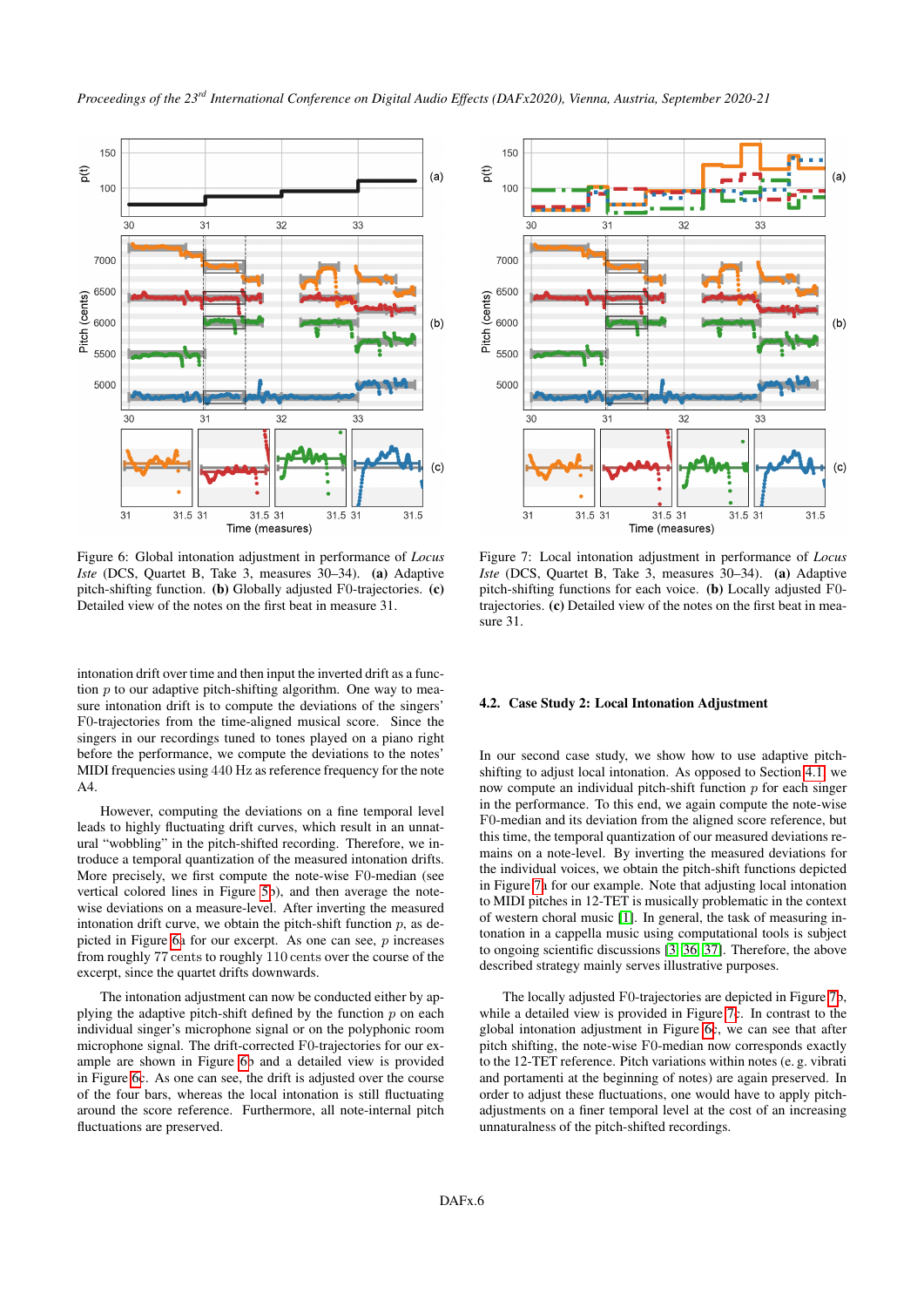*Proceedings of the 23rd International Conference on Digital Audio Effects (DAFx2020), Vienna, Austria, September 2020-21*

# 5. CONCLUSIONS

<span id="page-6-20"></span>In this work, we presented an automatic method for adaptive pitchshifting of audio recordings based on non-linear resampling and TSM. Furthermore, we created an open source toolbox that includes implementations of various TSM algorithms and our proposed method. Finally, we showed the potential of our tools for adjusting global and local intonation in a cappella music. In future research, we plan to evaluate the perceptual quality of different intonation adjustment setups and investigate methods for computing musically meaningful pitch-shifting functions for intonation adjustments in a cappella recordings.

# 6. ACKNOWLEDGMENTS

This project is supported by the German Research Foundation (DFG MU 2686/12-1, MU 2686/13-1). The International Audio Laboratories Erlangen are a joint institution of the Friedrich-Alexander-Universität Erlangen-Nürnberg (FAU) and Fraunhofer Institute for Integrated Circuits IIS. We thank Edgar Suarez, El Mehdi Lemnaouar and Miguel Gonzales for implementation support and Sascha Disch for valuable comments.

### 7. REFERENCES

- <span id="page-6-0"></span>[1] Per-Gunnar Alldahl, *Choral Intonation*, Gehrmans Musikförlag, 1990.
- <span id="page-6-1"></span>[2] Anke Grell, Johan Sundberg, Sten Ternström, Martin Ptok, and Eckart Altenmüller, "Rapid pitch correction in choir singers," *The Journal of the Acoustical Society of America*, vol. 126, no. 1, pp. 407–413, 2009.
- <span id="page-6-2"></span>[3] Johanna Devaney, *An Empirical Study of the Influence of Musical Context on Intonation Practices in Solo Singers and SATB Ensembles*, Ph.D. thesis, McGill University, Montreal, Canada, 2011.
- <span id="page-6-3"></span>[4] David M. Howard, "Intonation drift in a capella soprano, alto, tenor, bass quartet singing with key modulation," *Journal of Voice*, vol. 21, no. 3, pp. 300–315, 2007.
- <span id="page-6-4"></span>[5] Matthias Mauch, Klaus Frieler, and Simon Dixon, "Intonation in unaccompanied singing: Accuracy, drift, and a model of reference pitch memory," *Journal of the Acoustical Society of America*, vol. 136, no. 1, pp. 401–411, 2014.
- <span id="page-6-5"></span>[6] Francis Charpentier and M. G. Stella, "Diphone synthesis using an overlap-add technique for speech waveforms concatenation," in *Proceedings of the IEEE International Conference on Acoustics, Speech, and Signal Processing (ICASSP)*, Tokyo, Japan, 1986, pp. 2015–2018, IEEE.
- <span id="page-6-6"></span>[7] Ken Bogdanowicz and Robert Belcher, "Using multiple processors for real-time audio effects," in *Audio Engineering Society Conference*. Audio Engineering Society, 1989.
- <span id="page-6-7"></span>[8] Keith Lent, "An efficient method for pitch shifting digitally sampled sounds," *Computer Music Journal*, vol. 13, no. 4, pp. 65–71, 1989.
- <span id="page-6-8"></span>[9] Azadeh Haghparast, Henri Penttinen, and Vesa Välimäki, "Real-time pitch-shifting of musical signals by a timevarying factor using normalized filtered correlation timescale modification," in *Proceedings of the International Conference on Digital Audio Effects (DAFx)*, Bordeaux, France, September 2007, pp. 7–14.
- <span id="page-6-9"></span>[10] Christian Schörkhuber, Anssi Klapuri, and Alois Sontacchi, "Audio pitch shifting using the constant-q transform," *Journal of the Audio Engineering Society*, vol. 61, no. 7/8, pp. 562–572, 2013.
- <span id="page-6-10"></span>[11] Jonathan Driedger and Meinard Müller, "A review on timescale modification of music signals," *Applied Sciences*, vol. 6, no. 2, pp. 57–82, February 2016.
- <span id="page-6-11"></span>[12] Udo Zölzer, *DAFX: Digital Audio Effects*, John Wiley & Sons, 2011.
- <span id="page-6-12"></span>[13] Simon J. Godsill and P. J. W. Rayner, "The restoration of pitch variation defects in gramophone recordings," in *Proceedings of the IEEE Workshop on Applications of Signal Processing to Audio and Acoustics (WASPAA)*, New Paltz, New York, USA, 1993, pp. 148–151.
- <span id="page-6-13"></span>[14] Andrzej Czyzewski, Marek Dziubinski, Andrzej Ciarkowski, Maciej Kulesza, Przemyslaw Maziewski, and Jozef Kotus, "New algorithms for wow and flutter detection and compensation in audio," *Proceedings of the Audio Engineering Society (AES) Convention*, vol. 6353, 2005.
- <span id="page-6-14"></span>[15] Andrzej Czyzewski, Przemyslaw Maziewski, and Adam Kupryjanow, "Reduction of parasitic pitch variations in archival musical recordings," *Signal Processing*, vol. 90, no. 4, pp. 981–990, 2010.
- <span id="page-6-15"></span>[16] Sanna Wager, George Tzanetakis, Cheng-i Wang, and Minje Kim, "Deep autotuner: A pitch correcting network for singing performances," in *Proceedings of the IEEE International Conference on Acoustics, Speech, and Signal Processing (ICASSP)*, Barcelona, Spain, 2020, pp. 246–250.
- <span id="page-6-16"></span>[17] Brian McFee, Colin Raffel, Dawen Liang, Daniel P.W. Ellis, Matt McVicar, Eric Battenberg, and Oriol Nieto, "Librosa: Audio and music signal analysis in python," in *Proceedings the Python Science Conference*, Austin, Texas, USA, 2015, pp. 18–25.
- <span id="page-6-17"></span>[18] Sangeon Yong, Soonbeom Choi, and Juhan Nam, "PyTSMod: A python implementation of time-scale modification algorithms," in *Demos and Late Breaking News of the International Society for Music Information Retrieval Conference (ISMIR)*, Montréal, Canada, 2020.
- <span id="page-6-18"></span>[19] Jonathan Driedger and Meinard Müller, "TSM Toolbox: MATLAB implementations of time-scale modification algorithms," in *Proceedings of the International Conference on Digital Audio Effects (DAFx)*, Erlangen, Germany, 2014, pp. 249–256.
- <span id="page-6-19"></span>[20] Sebastian Rosenzweig, Helena Cuesta, Christof Weiß, Frank Scherbaum, Emilia Gómez, and Meinard Müller, "Dagstuhl ChoirSet: A multitrack dataset for MIR research on choral singing," *Transactions of the International Society for Music Information Retrieval (TISMIR)*, vol. 3, no. 1, pp. 98–110, 2020.
- <span id="page-6-21"></span>[21] Salim Roucos and Alexander M. Wilgus, "High quality time-scale modification for speech," in *IEEE International Conference on Acoustics, Speech, and Signal Processing (ICASSP)*, April 1985, vol. 10, pp. 493–496.
- <span id="page-6-22"></span>[22] Robert Bristow-Johnson, "A detailed analysis of a timedomain formant-corrected pitch-shifting algorithm," in *Audio Engineering Society Convention*. Audio Engineering Society, 1993.